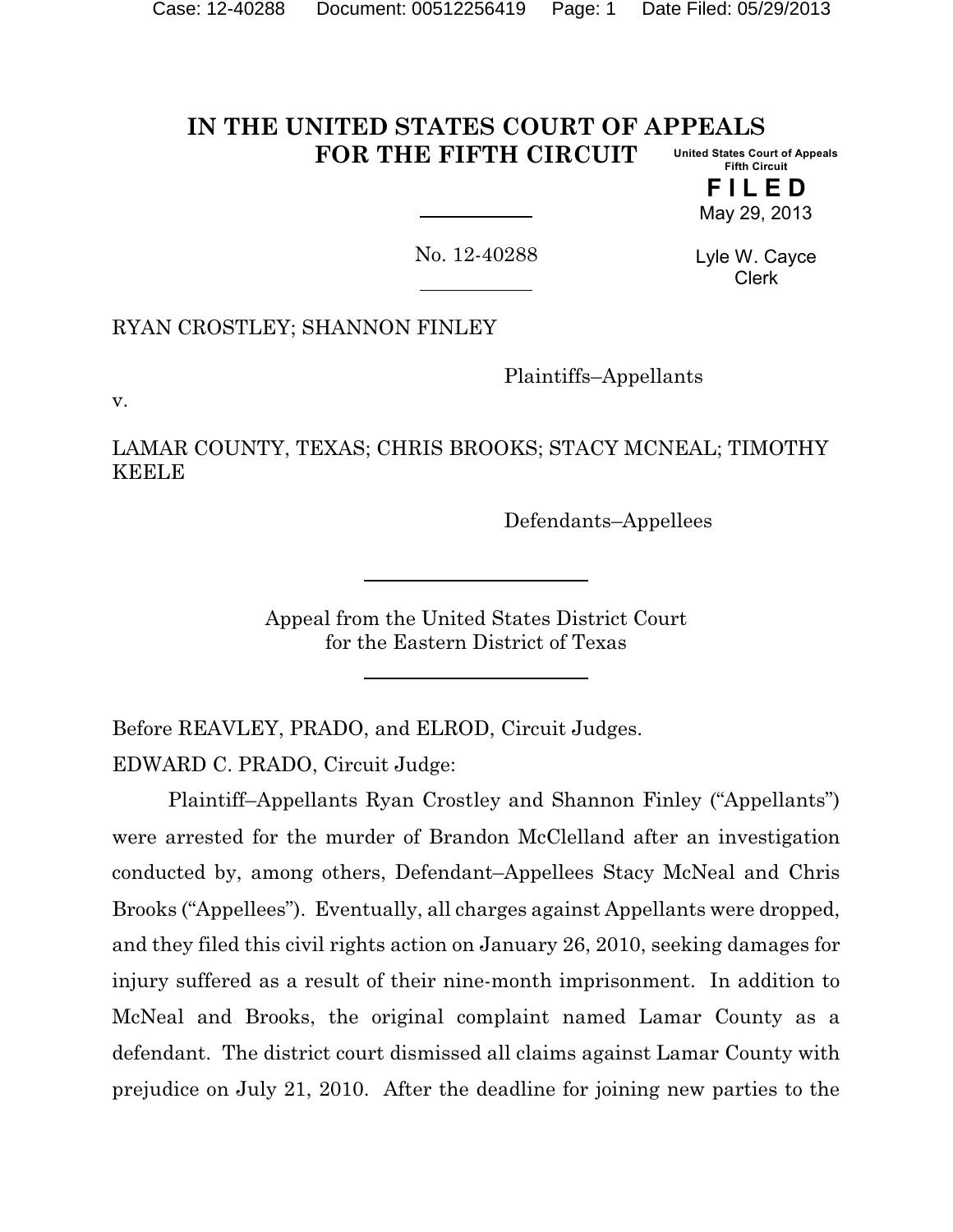litigation expired, Appellants filed a motion for leave to amend their complaint to add Department of Public Safety (DPS) Officer Timothy Keele as a defendant for the first time, and to add Lamar County as a defendant for a second time. The district court denied this motion. In September 2011 and February 2012 respectively, the district court granted summary judgment for McNeal and Brooks on the basis of their qualified immunity.

Appellants appeal the denial of their motion for leave to amend to add Lamar County and Officer Keele as defendants, as well as the orders granting summary judgment for McNeal and Brooks. We reverse the district court's denial of Appellants' motion for leave to amend as it relates to Lamar County, but affirm the denial as it pertains to Keele. We affirm the district court's orders granting summary judgment for Appellees on Appellants' § 1983 false arrest and state malicious prosecution claims.

### **I. FACTUAL AND PROCEDURAL BACKGROUND<sup>1</sup>**

On September 15, 2008, Shannon Finley and Brandon McClelland installed sheet rock together for a man in Paris, Texas. After work, they picked up their friend Ryan Crostley, bought beer, and drove to another friend's house nearby to begin drinking. Once there, all three drank beer and smoked marijuana. At some point in the evening, McClelland and Finley also took Xanax, a central nervous system depressant. Because they could not purchase alcohol in Texas after midnight, at some time in the early morning of September 16, all three left and drove in Finley's Dodge Dakota to Oklahoma to purchase more beer, taking Highway 271.

<sup>&</sup>lt;sup>1</sup> While a number of the basic facts are uncontested, some remain in dispute. Those facts relevant to the appeal of the grant of summary judgment are recounted in the light most favorable to Appellants.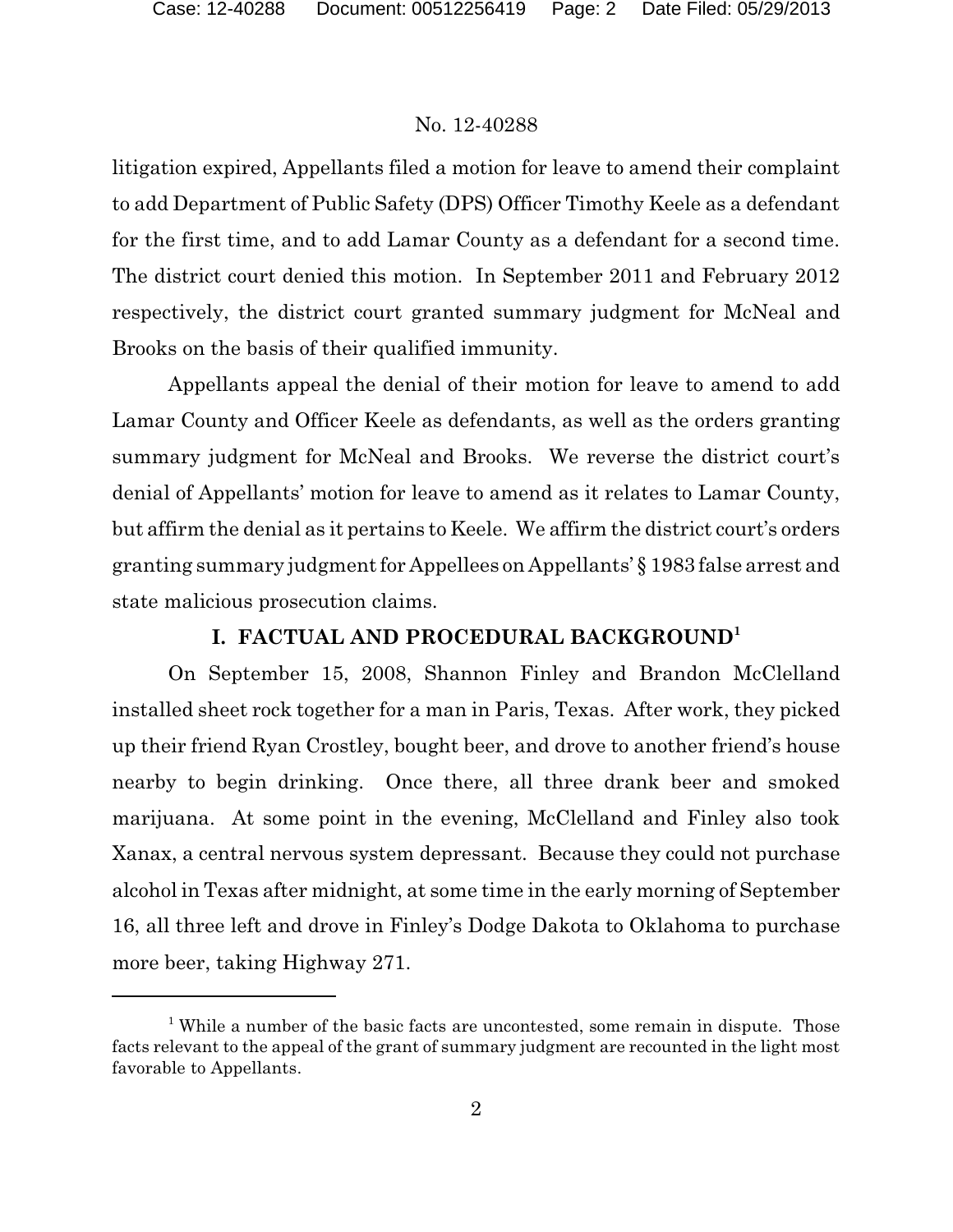On their return trip, the group drove slowly and only on back roads because the transmission in Finley's truck was malfunctioning. While they were traveling on one of these country roads, McClelland and Crostley began arguing with Finley about whether he was too intoxicated to drive, and tried to convince him that either McClelland or Crostley should drive instead. When Finley refused, McClelland continued to argue with him. Finley eventually told McClelland that if he preferred not to ride with him, he could get out of the truck. McClelland then exited the truck and Finley and Crostley drove away. After about a mile, Crostley suggested they go back and retrieve McClelland. Finley agreed and turned the truck around. When they found McClelland walking along the side of the road on which they had left him, he again refused to ride with Finley. McClelland took two beers from the truck and continued walking. At some point that night, Crostley vomited in the front seat and out the front passenger window down the side of the truck. Crostley and Finley ultimately returned to Finley's apartment without further interaction with McClelland.

Sometime around 4:20 a.m., McClelland, now walking along FM 2648, was struck and killed by a semi-trailer truck driven by Gary Clark. Clark felt a bump from the right side of his trailer tires, but otherwise had no indication that he had hit anything. Clark continued down the road for about five miles before stopping to see if he had gotten a flat tire. Finding that he had not, he continued to his destination in Idabel, Oklahoma.

Around the time of the accident, Brandon Smith and Clint Frachiseur, two friends driving on FM 2648 in separate cars, passed an eighteen-wheeler coming the opposite direction that was allegedly driving over the speed limit and partly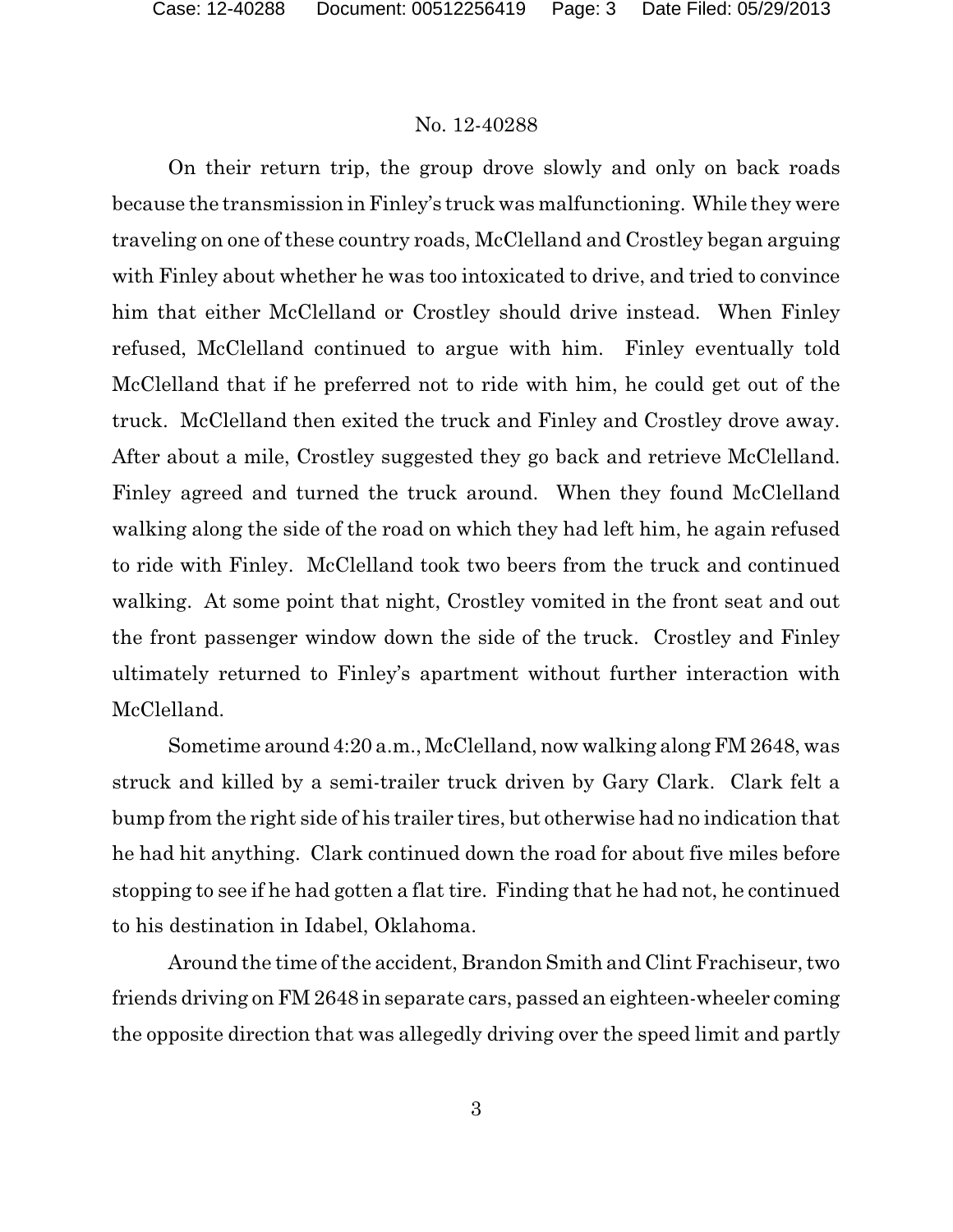over the center dividing line. Moments after passing the truck, they came upon McClelland's body in the road. They then pulled over and called 911. Smith later told authorities that McClelland's body was still emitting steam when they arrived. Two other witnesses also attested to passing a truck similar to Clark's shortly before passing McClelland's body in the road.

DPS Officer Keele, DPSSergeant James Kain, Lamar County Investigator Joe Tuttle, and Lamar County Sheriff's Deputy Tom Barr were all dispatched to the scene. Tuttle recorded the witnesses' statements. DPS Sergeant Chris Brooks arrived at the accident site sometime close to 5:00 a.m., after the witnesses had left. The officers at the scene noted that McClelland, who weighed 284 pounds at the time of his death, had been severely injured by the impact. He suffered a complete fracture of his pelvis, blunt head trauma so serious that brain matter was found on the highway, and lacerations of his legs approximately thirteen inches above the heel. No debris from any vehicle was found at the accident site.

Later in the morning of September 16, Keele met with members of McClelland's family to deliver the news of his death. McClelland's mother informed Keele that McClelland had been with Crostley and Finley the night before, and gave him their telephone numbers. Keele called Crostley and Finley and asked them to come to the Paris DPS office. When they arrived, Keele obtained a written statement from Finley while another officer simultaneously obtained a statement from Crostley. Both statements contained accounts of the argument between Finley and his passengers, and neither suggested that Crostley and Finley saw McClelland at any point after they drove away the second time. After Crostley and Finley left, Keele called Finley again to ask him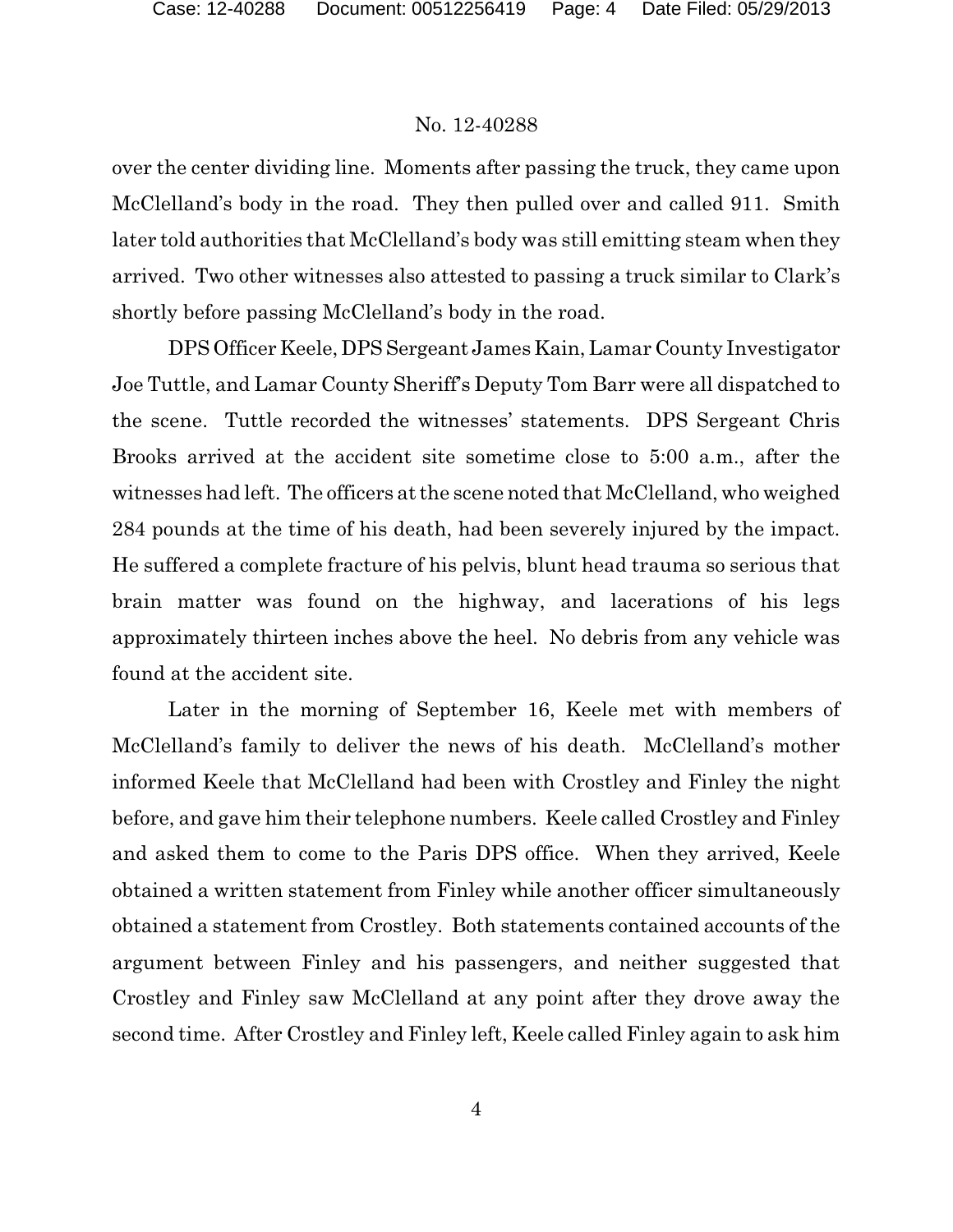to bring his truck into the DPS office, which Finley did. At some point before Finley brought in his truck, Finley and Crostley had cleaned the vomit out of the area in front of the front passenger seat, but it is unclear whether this occurred before or after they were first contacted by DPS personnel. Keele and Kain examined the truck and noticed no significant damage to the truck's body. Photographs of the truck indicate there was no observable damage to the bumper, hood, or windshield. Keele noted that a part of the truck looked like it had been washed, but not very well. There was grass, rust, and dirt on the truck's undercarriage. The truck was released back to Finley after the officers had finished their examination. The next evening, on September 17, Crostley and Finley were visited by two acquaintances, Trey Laster and Josh Newkirk. Laster had been arrested earlier in 2008 for injuring Finley in a fight. When they arrived at Finley's apartment, Laster and Newkirk made statements suggesting they were seeking vengeance for McClelland's death and wished to harm Finley and Crostley. Crostley, as well as an elderly neighbor who could hear the argument, each made 911 calls to report that Laster and Newkirk were trying to kill Finley.

The next day, on September 18, Keele interviewed Lisa Deninfield, the mother of Finley's estranged wife Ashley Finley, who stated that her daughter had information about McClelland's death. Keele then interviewed Ashley Finley, who said that she had spoken with Newkirk, who said that he had talked to Crostley, and that Crostley had told him he had been in Finley's truck when Finley ran over McClelland and killed him. Ashley also stated that she had been told Finley had washed his truck at a car wash in Powderly, Texas, after the incident. That afternoon, either Kain or Keele reviewed videotape from the car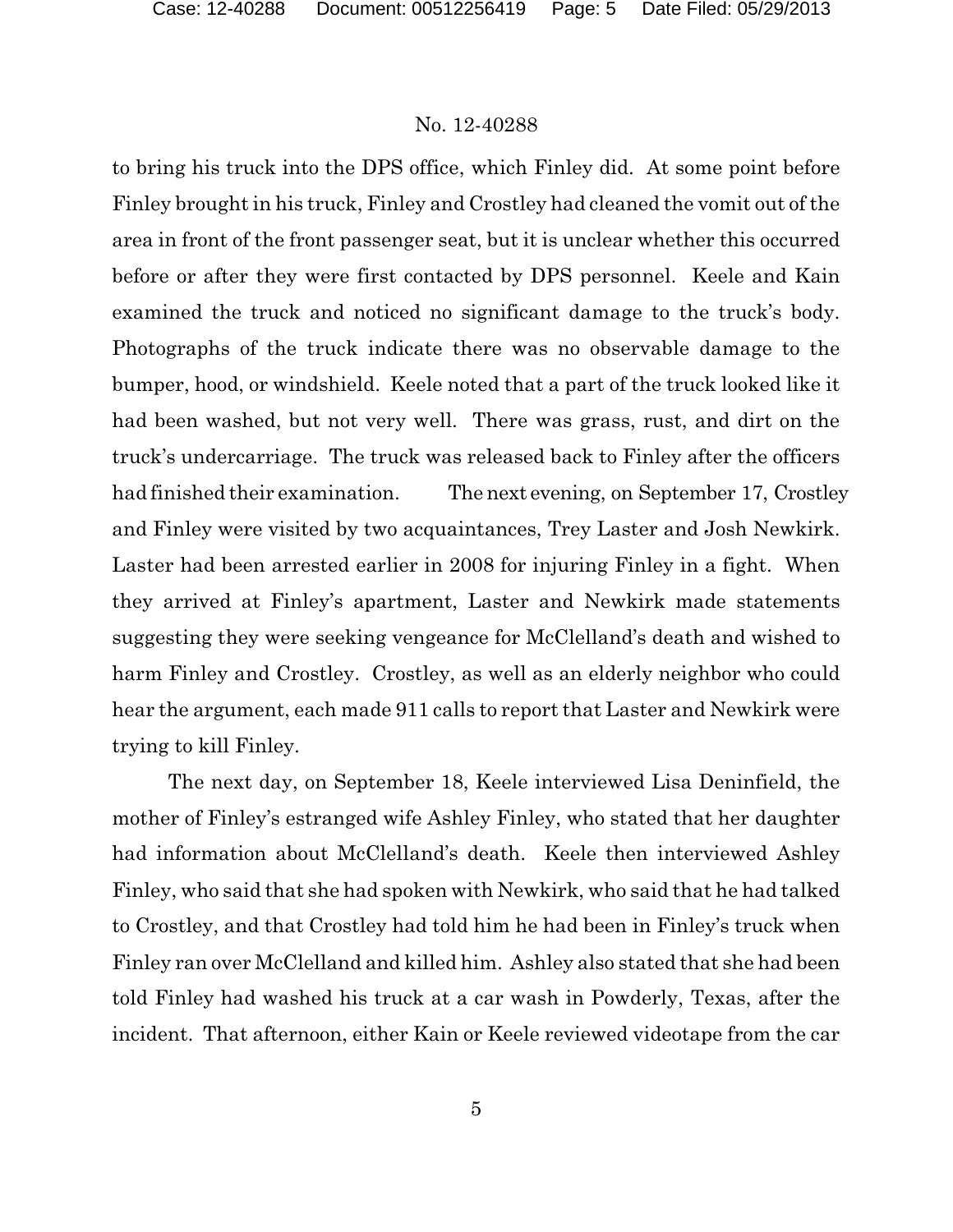wash Ashley Finley identified, but found no indication in the footage that the car wash had been visited by a Dodge Dakota.

The same day, Billy Pillars, a Paris police officer on patrol at the time, was flagged down by Laster, who said that he had information about the events of the night of September 15–16. Laster stated that Finley had told him about fighting with McClelland and that Finley had admitted to running McClelland over. Laster claimed that the vehicle in question was a Toyota Tundra. Pillars provided an incident report to Brooks, who had been briefed on the investigation that day by Keele.

That evening, on September 18, Ranger Stacy McNeal also began working on the investigation. After he and Brooks were briefed, they went to Crostley's residence and asked him to come into the Paris police station to give another interview. Crostley agreed, and gave an account consistent with his September 16th statement. Keele prepared an affidavit for a search warrant to allow the investigators to search Finley's truck, which was signed by a magistrate later that evening.

On September 20, McNeal and Brooks executed the search warrant after they located Finley's truck in a field on Finley's father's property. They noticed that the carpet on the floorboard was wet and that water was draining from the drain plugs. McNeal and Brooks had the vehicle towed to a garage where they put it on a lift to inspect the undercarriage. Using a Hemastix test, they identified two areas on the truck where the presence of human blood could not be ruled out (the areas tested "presumptively positive" for human blood).<sup>2</sup> The

<sup>&</sup>lt;sup>2</sup> A Hemastix test is used to rule out, but not to verify, the presence of human blood. As a result, it generates many "false positives"—test results that indicate the presence of human blood cannot be definitively eliminated. *See* Hiron Poon et al., *The Use of Hemastix® and the Subsequent Lack of DNA Recovery Using the Promega DNA IQ™ System*, 54 J. Forensic Scis. 1278, 1278 (2009). Such results are apparently especially common when the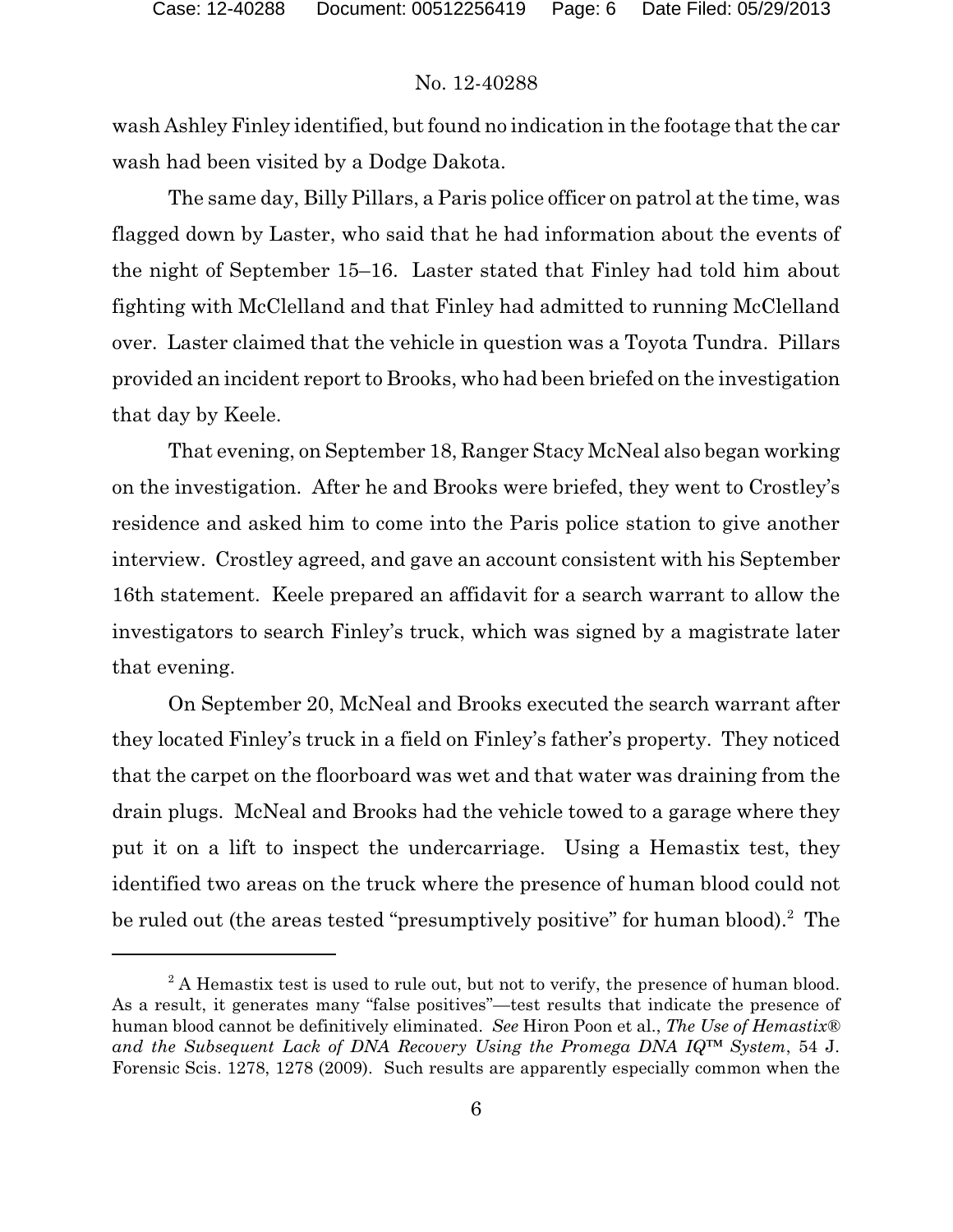samples were sent to the DPS Crime Lab three days later for a conclusive determination of whether human blood was present.

While they were still at Finley's father's residence, McNeal and Brooks interviewed Finley's father, who stated that he had moved Finley's truck to the field because Finley had been receiving threats related to McClelland's death, and Finley's father was concerned that if people saw his truck at the residence, they would believe Finley was also there. Finley's father said that Finley had left Paris to stay with friends in Kansas because he feared for his safety, but that he would willingly return if the authorities needed to talk to him.<sup>3</sup> Finley's father also provided Finley's contact information to Tuttle.

On September 22, McNeal and Brooks interviewed Laster at the Paris Police Department. Laster said that Newkirk had told him that Crostley and Finley had dragged McClelland under Finley's truck and killed him, and that Crostley had said he did not remember very much about the events of that night. Laster also stated that he and Newkirk had gone to Finley's apartment on September 17, where Laster spoke to Finley while Newkirk spoke to Crostley. He said Finley had told him that Finley and Crostley dragged McClelland under the truck for thirty to forty feet and that McClelland's body was "messy," but also that they had not meant to kill him. Laster stated that Finley had told him he washed his truck after the incident. During the interview, the topic of Laster's January 2008 arrest for assaulting Finley was discussed. Brooks and McNeal apparently laughed when Laster mentioned having knocked out Finley's teeth.

test is administered in the presence of other organic material. *Id.* By way of comparison, when similar tests were later performed on Gary Clark's truck, over a hundred different areas of the truck tested "presumptively positive" for the presence of blood.

<sup>&</sup>lt;sup>3</sup> Crostley later confirmed that he and Finley were receiving threats from unidentified members of Paris's black community, who believed McClelland's death to have been racially motivated, before Finley left for Kansas.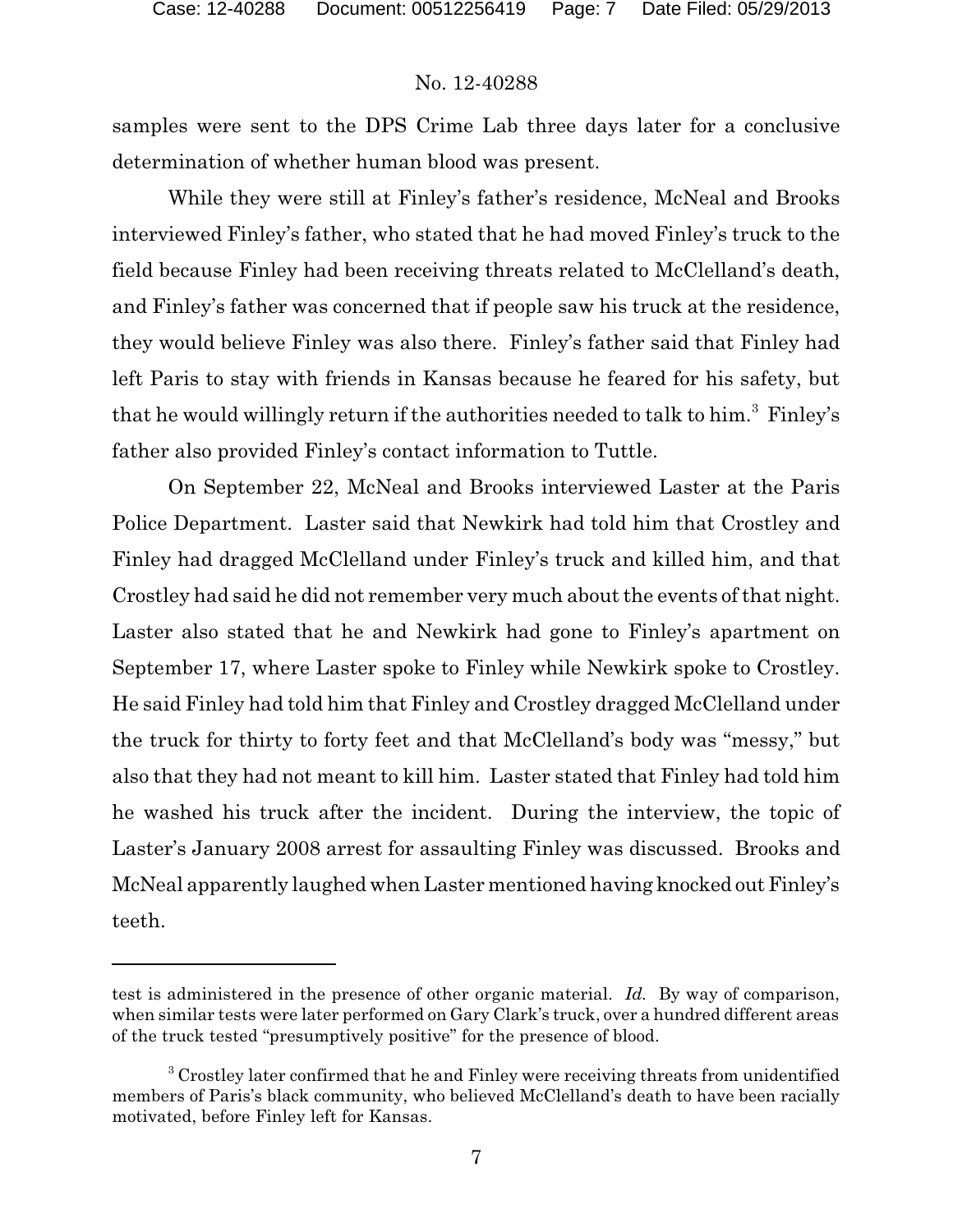On September 23, McNeal called Finley's father regarding Finley's whereabouts. Finley's father told him the name of the family friend in Kansas with whom Finley was staying, and that while he could not remember Finley's telephone number, it had been provided to Tuttle.<sup>4</sup> McNeal called Tuttle and successfully obtained Finley's phone number.

The following day, Brooks and McNeal prepared affidavits, sworn by Brooks, for use in obtaining arrest warrants for Finley and Crostley, charging them both with murder and evidence tampering. The affidavits corresponding to each of the four charges were identical, and gave an account of the events of the night of September 15 that largely tracked what Laster had stated in his interview two days before. The affidavits claimed that in his September 16th interview, "Finley advised that he last saw McClelland walking east on FM 2648." They stated that Ashley Finley had told Keele that "Crostley stated that Finley began to 'bump' McClelland with the front bumper of the truck until McClelland fell down" and then Finley ran him over, a statement Ashley Finley never actually made. The affidavits also included the statement:

> On September 18, 2008 affiant traced Shannon Finley to an area outside of Wichita, Kansas. Affiant beliefs [sic] after reviewing reports and statements and speaking with all officers involved in this investigation that Shannon Finley is attempting to elude officers and conceal evidence that maybe [sic] on and or under Finley's vehicle.

Regarding the samples from Finley's truck that were sent to the DPS Crime Lab the day before but had not yet been processed, the affidavits say, "Upon viewing the undercarriage of the truck two separate parts of the truck contained human blood." The affidavits were presented to a justice of the peace, who signed and

<sup>4</sup> Finley had dropped his phone in water, and was given his mother's phone as a replacement. Finley's father typically used a speed dial function to call the phone, and so did not have its number memorized.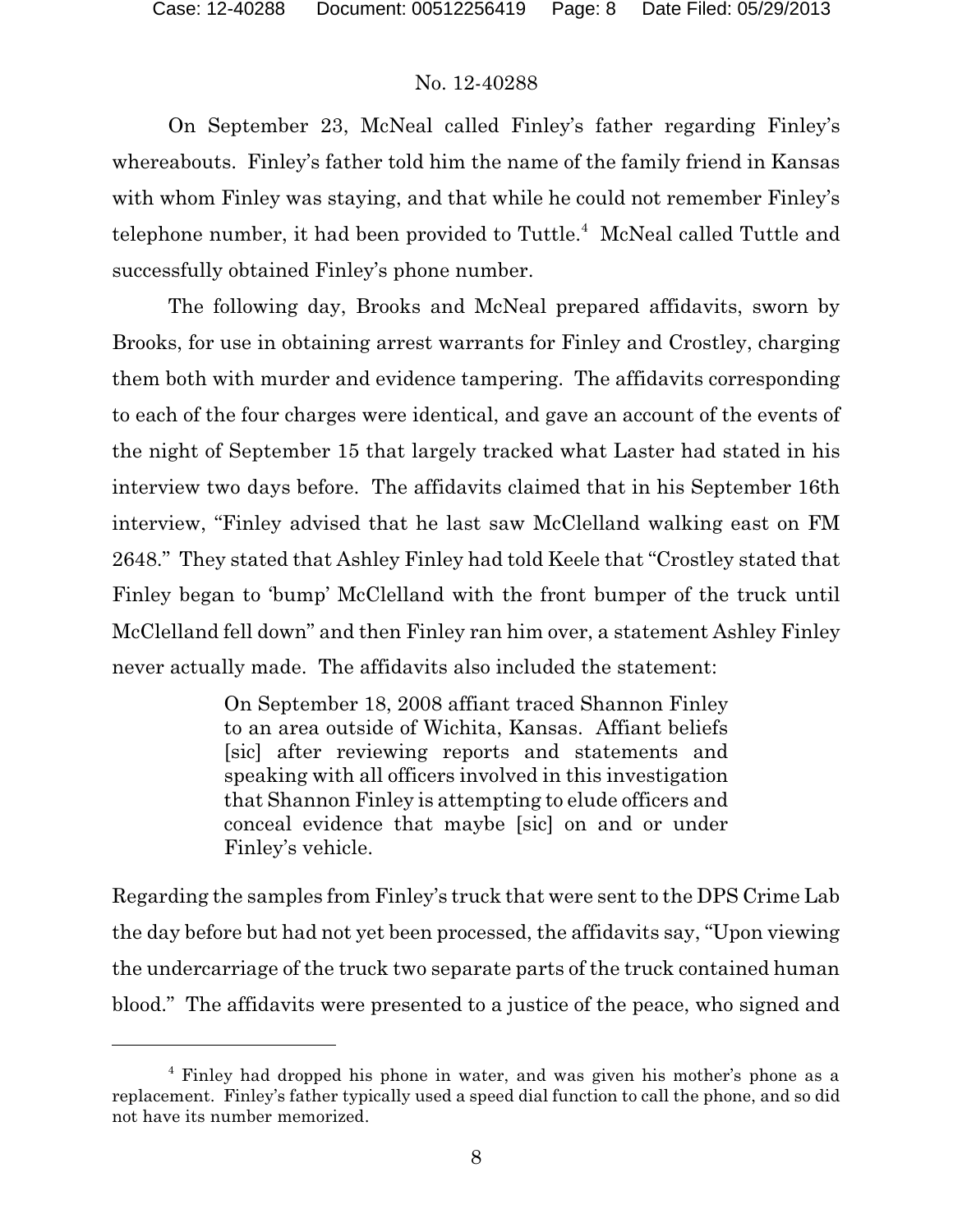issued the desired arrest warrants. Crostley and Finley were arrested shortly thereafter.

McNeal and Brooks continued to collect evidence and conduct interviews. In interviews, Finley and Crostley each repeated their account of the relevant events, which were consistent with their earlier statements. On September 29, McNeal spoke to residents of the apartment complex where Finley's apartment was located and learned of the threats Laster and Newkirk had made against Crostley and Finley on the night of September 17. McNeal and Brooks interviewed employees at Wesco Trucking, the company that employed Gary Clark, about a turquoise "truck tractor" that Wesco personnel thought may have run over McClelland. It was determined that this truck had been out of service on the night McClelland died. McNeal and Brooks executed a second search warrant for Finley's truck, finding a fiber that ultimately proved to be plant matter, and noting a "water line" on the truck's door. On October 21, Keele called the medical examiner, gave the examiner the account Laster and Newkirk had provided, and allegedly asked the examiner to change the autopsy report so that McClelland's death was listed as a homicide, rather than an accident.

On December 11, a Lamar County Grand Jury returned an indictment for Finley on counts of murder and evidence tampering, and an indictment for Crostley on counts of murder and retaliation. They remained incarcerated while the investigation continued and the parties prepared for trial. In March 2009, McNeal read the statements given by Smith, Frachiseur, and the other two witnesses, and interviewed them for the first time. In April 2009, defense investigators working on behalf of Crostley and Finley found information that led them to Gary Clark. On April 19, Gary Clark gave a sworn, videorecorded statement detailing the events of September 16, 2008, in which he said it was likely he had run over McClelland. McNeal was informed of Clark's statement on April 22, and Clark was then interviewed by the prosecution. McNeal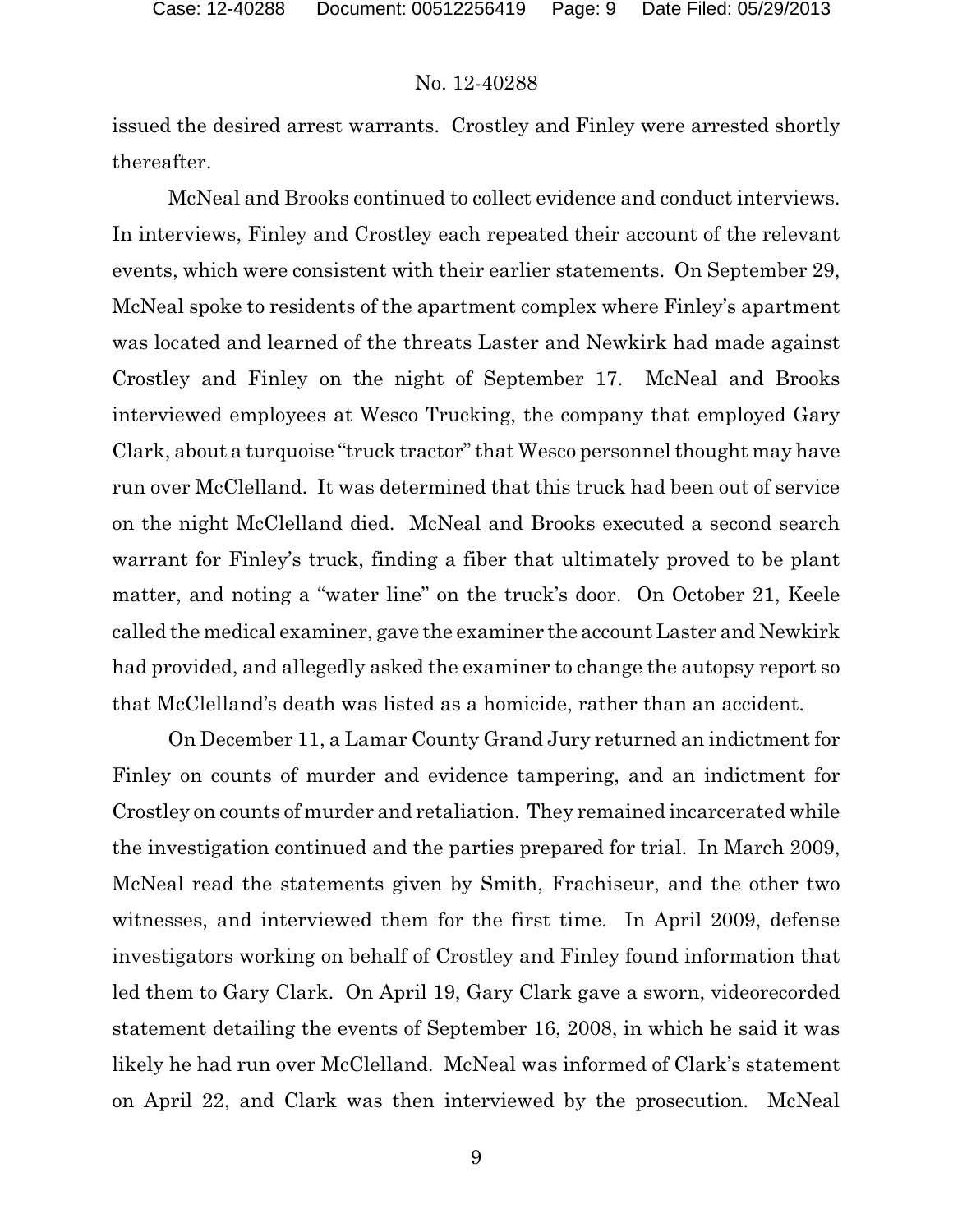interviewed Newkirk again, who now said that Crostley never made any statements to him about the way McClelland was killed, effectively recanting the accusations that had led investigators to arrest Finley and Crostley. When McNeal interviewed Laster again, Laster stated that he could not remember the conversations he had with Finley because he had been drinking heavily on the day he spoke with him. On June 4, all charges against Crostley and Finley were dropped.

Crostley and Finley filed the present suit on January 26, 2010, nearly eight months before the two-year anniversary of their arrest. In the original complaint, they named Lamar County, Brooks, McNeal, and Special Prosecutor Toby Shook as defendants. Invoking 42 U.S.C. § 1983, they sought damages stemming from alleged due process violations (in later pleadings, Fourth Amendment false arrest), false imprisonment, malicious prosecution, and defamation. On July 21, after each Appellee had filed a 12(b)(6) motion to dismiss, the district court granted leave for Appellants to amend their complaint to remedy pleading deficiencies with respect to claims against Brooks, McNeal, and Shook, but dismissed all claims against Lamar County with prejudice and without leave to amend. On August 17, 2010, Appellants filed their first amended complaint, naming the same four defendants in the caption of the complaint, but providing specific arguments only with respect to Brooks, McNeal, and Shook (and not Lamar County). Appellants eventually settled with Shook. Brooks and McNeal each filed motions for summary judgment, asserting qualified immunity. After the deadline to join parties to the litigation had passed, Appellants claimed they had discovered new information about Lamar County's investigation procedures and Keele's role in the case, and so filed a motion for leave to amend so that Lamar County could again be added as a defendant, and Keele could be added as a defendant for the first time.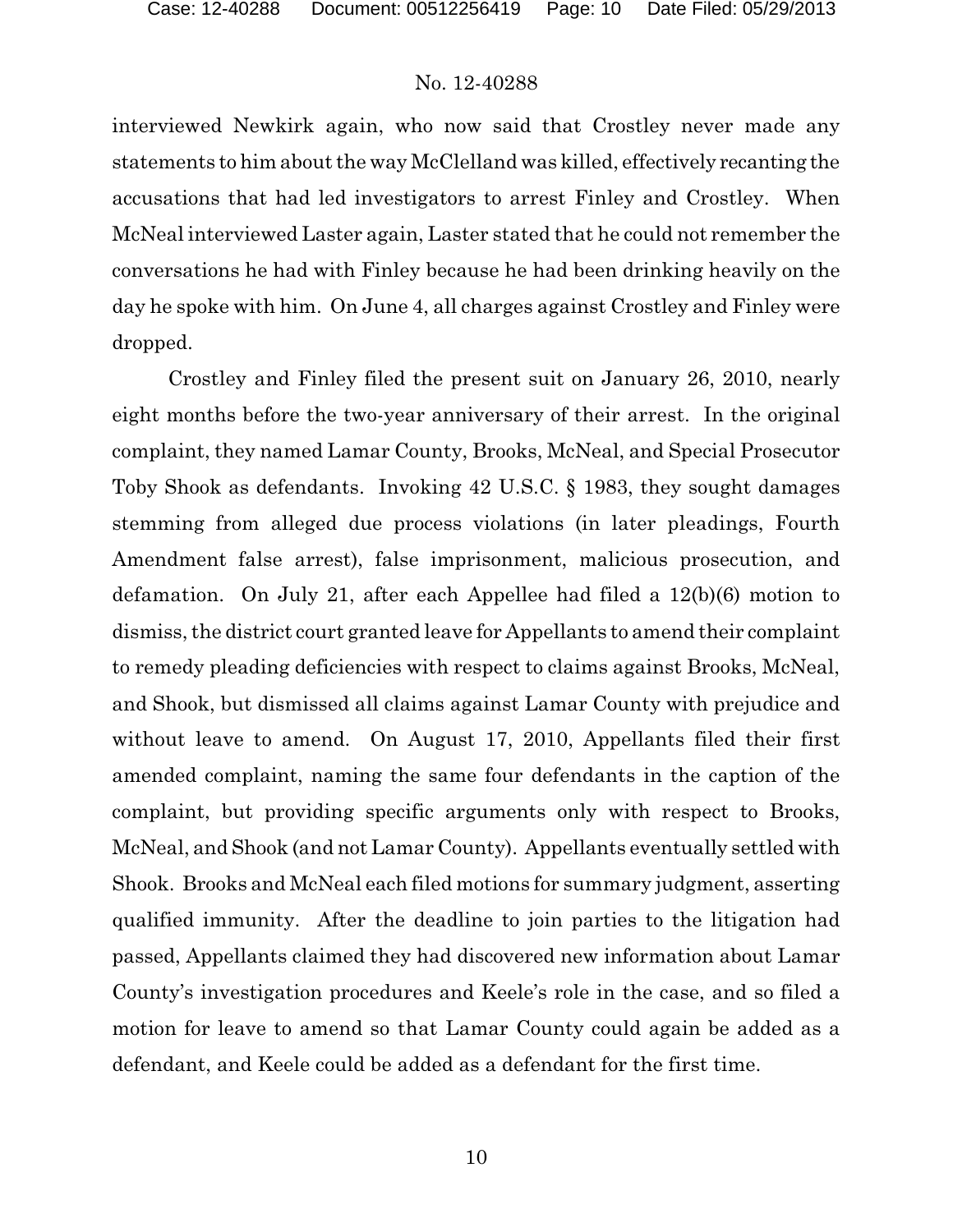On October 12, the court denied Appellants' motion for leave to add Lamar County and Keele as defendants, deciding, among other things, that amendment would be futile because the statute of limitations had elapsed. The district court also granted summary judgment for Brooks and McNeal, finding they were both entitled to qualified immunity with respect to the federal false arrest and state malicious prosecution claims, the only claims still at issue. On November 17, 2011, Appellants filed a motion for reconsideration of their motion for leave to amend, which was also denied.

Appellants now appeal the grant of summary judgment on the false arrest claim in favor of Brooks and McNeal, the grant of summary judgment on the malicious prosecution claim in favor of Brooks, and the denial of their motion for leave to amend.

## **II. DISCUSSION**

## **A. Leave to Amend**

## *i. The District Court's Orders*

On July 21, 2010, as part of an order adjudicating a motion to dismiss filed on behalf of both Lamar County and Brooks, the district court dismissed all § 1983 claims against Lamar County with prejudice. The court determined that Appellants' complaint had "fail[ed] to sufficiently allege the official policy or custom that inflicted their purported deprivation of constitutional rights," as required for a showing of municipal liability under § 1983. The court did not grant leave to amend the complaint with respect to the claims against the County. Nor, importantly, did the district court declare the order an appealable final judgment under Federal Rule of Civil Procedure 54(b).

On June 3, 2011, Appellants filed a motion for leave to amend pursuant to Rule 15(a)(2). They argued that since the order dismissing their claims against Lamar County issued, they had taken numerous depositions, which had provided new information tending to show that "the Lamar County policies and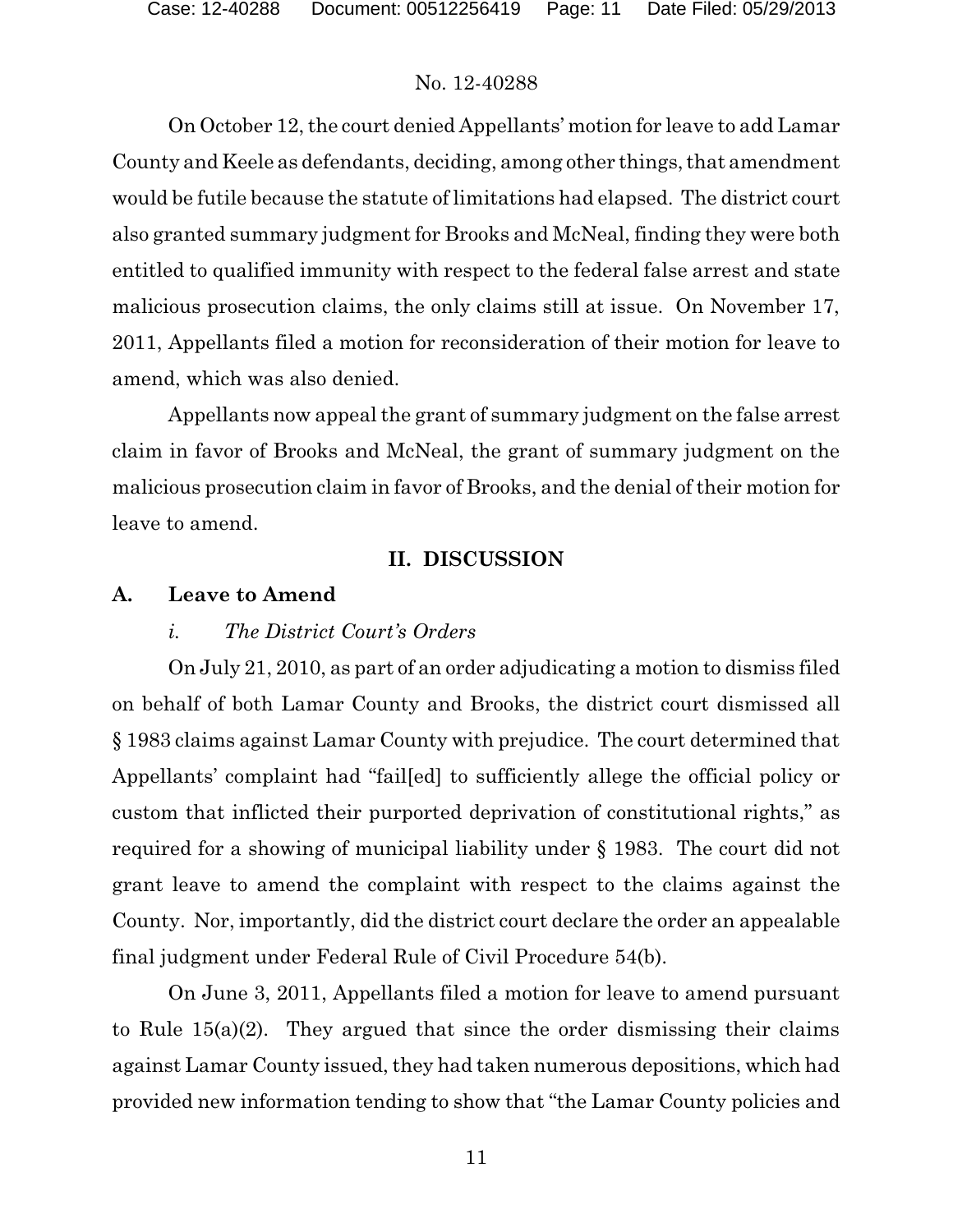procedures in place in September[] 2008 were wholly inadequate to handle an investigation like the one in this case." Appellants therefore wished to amend their complaint to bring Lamar County back into the litigation as a defendant. They also claimed that facts relating to Keele's involvement had only come to light during his deposition, which occurred after the deadline to add parties to the litigation, and that they should now be allowed to add Keele as a defendant.

On October 12, 2011, the district court denied Appellants' motion for leave to amend. Because the motion had been filed after the deadline for adding new parties to the suit, the district court first reviewed the motion using Rule 16(b), which "governs amendment of pleadings after a scheduling order deadline has expired." *S&W Enters., L.L.C. v. Southtrust Bank of Ala., NA*, 315 F.3d 533, 536 (5th Cir. 2003); *see also* Fed. R. Civ. P. 16(b)(4). The court determined that because Appellants had shown good cause to modify the scheduling order, it would apply "the more liberal standard of Rule 15(a)" to the decision to grant or deny leave. The court noted that while Rule 15(a) recommends that the court freely give leave to amend when justice so requires, leave may nonetheless be denied for various reasons, including "futility of amendment." *See* Fed. R. Civ. P.  $15(a)(2)$ .

According to the court, unless exceptions created by estoppel, equitable tolling, or relation back doctrine applied, $^5$  claims against both Lamar County and Keele would be futile because the two-year statute of limitations had run as of the time Appellants filed their motion for leave to amend. With respect to Keele, the court found that estoppel did not apply because Keele never misled Appellants about his identity. It also found that the "rare remedy" of equitable tolling was not appropriate because no "extraordinary circumstance" stood in the way of Appellants' timely filing. Relation back doctrine was not applicable,

<sup>5</sup> The nature of these exceptions is detailed *infra*, Section II.A.*iv.*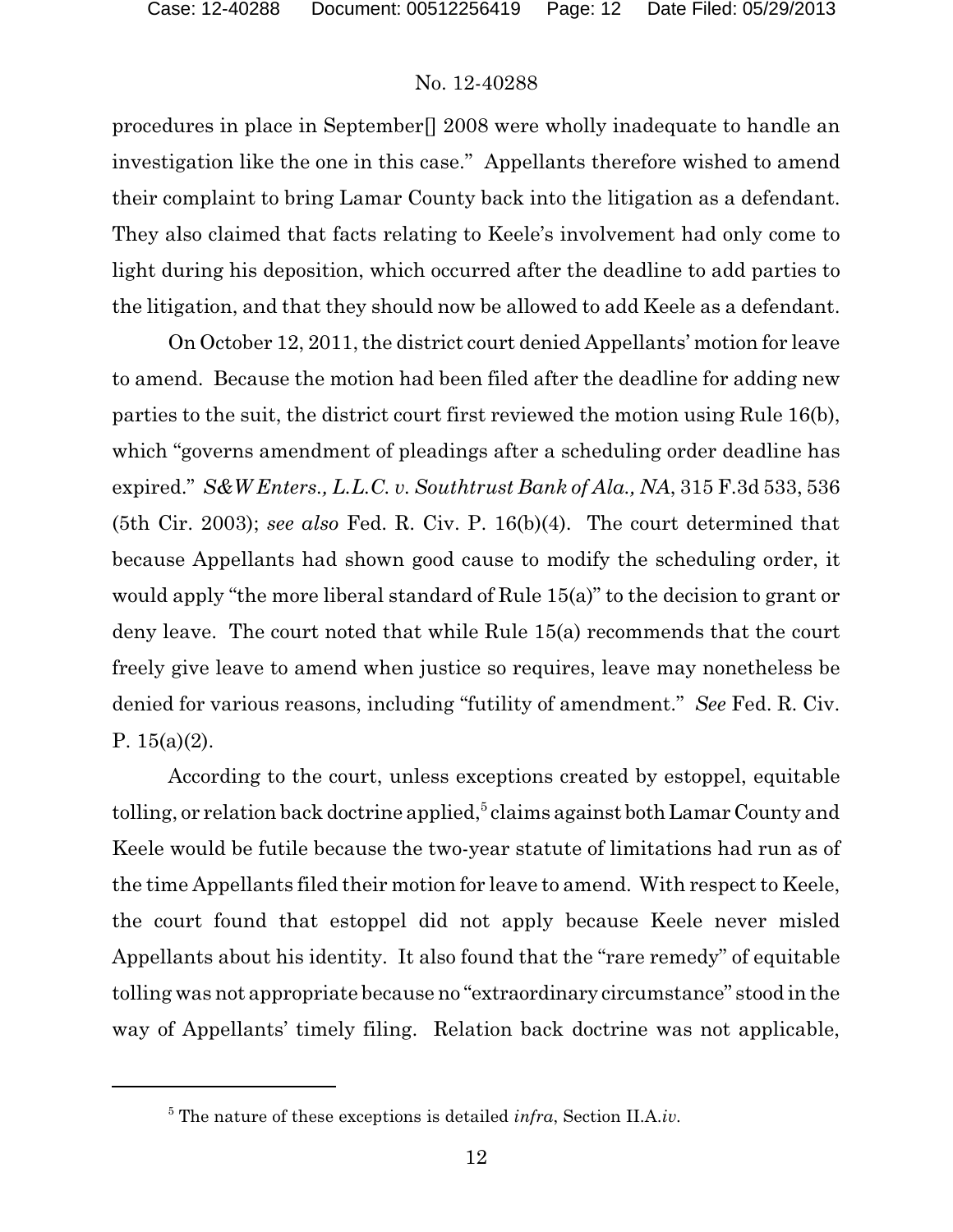because Keele, never previously having been a named defendant, did not receive adequate notice of the possibility of an action against him.<sup>6</sup>

With respect to Lamar County, the court rejected Appellants' argument that because the County had been named in the original complaint, it remained a party to the action. The court determined that equitable tolling, while typically available "where the claimant has actively pursued his judicial remedies by filing a defective pleading during the statutory period," was not available in this case. *See Harris v. Boyd Tunica, Inc.*, 628 F.3d 237, 239 (5th Cir. 2010) (noting that equitable tolling applies only in "rare and exceptional circumstances" (quoting *Teemac v. Henderson*, 298 F.3d 452, 457 (5th Cir. 2002)). The court also determined that relation back doctrine was inapplicable.

Appellants then filed a motion for reconsideration of their motion for leave to amend. They argued in that motion, and argue again on appeal, that Rule 54(b) dictates that Lamar County remained a party to the litigation even after the court dismissed all claims against it, because the court's order was not certified as a final judgment. Without directly addressing this argument, the district court denied Appellants' motion for reconsideration.

### *ii. Standard of Review*

This Court reviews a district court's denial of a motion to amend for abuse of discretion*. Baker v. Putnal*, 75 F.3d 190, 196 (5th Cir. 1996). A district court possesses broad discretion in its decision whether to permit amended complaints. *McLean v. Int'l Harvester Co.*, 817 F.2d 1214, 1224 (5th Cir. 1987)

 $6$  Rule 15(c)(1) provides:

An amendment to a pleading relates back to the date of the original pleading when . . . the amendment asserts a claim or defense that arose out of the conduct, transaction, or occurrence set out—or attempted to be set out—in the original pleading . . . .

Fed. R. Civ. P. 15(c)(1)(B).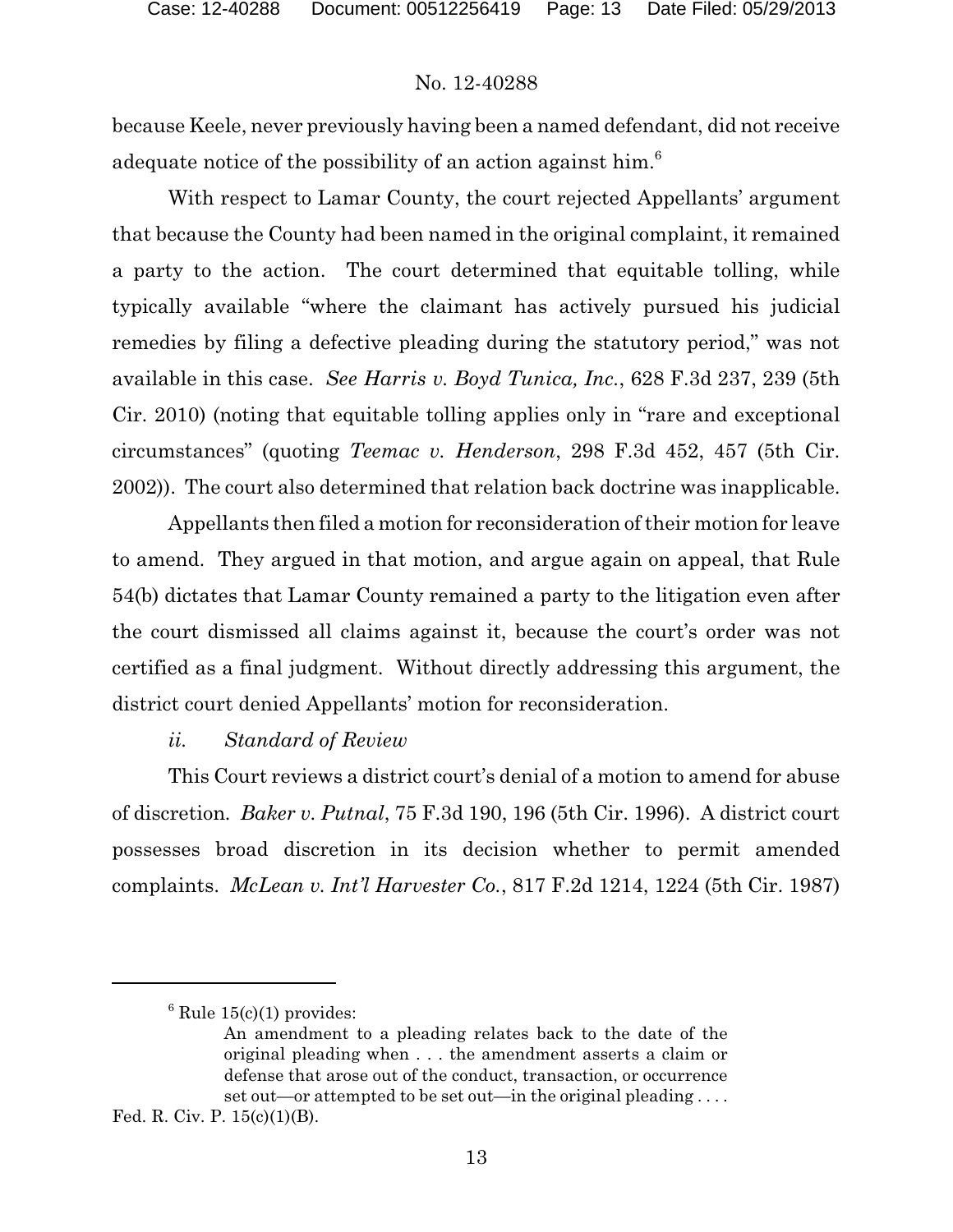(citing *Chitimacha Tribe v. Harry L. Laws Co.*, 690 F.2d 1157, 1163 (5th Cir. 1982)).

## *iii. Lamar County*

Because the district court did not certify as a final judgment its initial order dismissing the claims against Lamar County with prejudice, Lamar County was still a party to the suit at the time Appellants sought leave to amend their complaint. The district court thus abused its discretion in denying Appellants' motion for leave to amend.

Rule 54(b) provides:

When an action presents more than one claim for relief—whether as a claim, counterclaim, crossclaim, or third-party claim—or when multiple parties are involved, the court may direct entry of a final judgment as to one or more, but fewer than all, claims or parties only if the court expressly determines that there is no just reason for delay. Otherwise, any order or other decision, however designated, that adjudicates fewer than all the claims or the rights and liabilities of fewer than all the parties does not end the action as to any of the claims or parties and may be revised at any time before the entry of a judgment adjudicating all the claims and all the parties' rights and liabilities.

Fed. R. Civ. P. 54(b). In other words, "[n]o ruling can be appealed until a certification is obtained under Rule 54(b) or until all the remaining issues in the case have been decided." 10 Charles Alan Wright et al., *Federal Practice and Procedure* § 2656 (3d ed. 1998) (footnote omitted); *see also Interdrill, Inc. v. Bear Stearns Secs. Corp*., 214 F.3d 1350, at \*1 n.2 (5th Cir. 2000) (per curiam) (unpublished) (finding no appellate jurisdiction where "the district court did not enter a Rule 54(b) judgment on the Rule 12(b)(6) claims," and noting that unless the district court indicates "that no just reason for delay exists and expressly directs entry of judgment, finality will not attach to an order that disposes of some but not all of the defendants" (quoting *Witherspoon v. White*, 111 F.3d 399,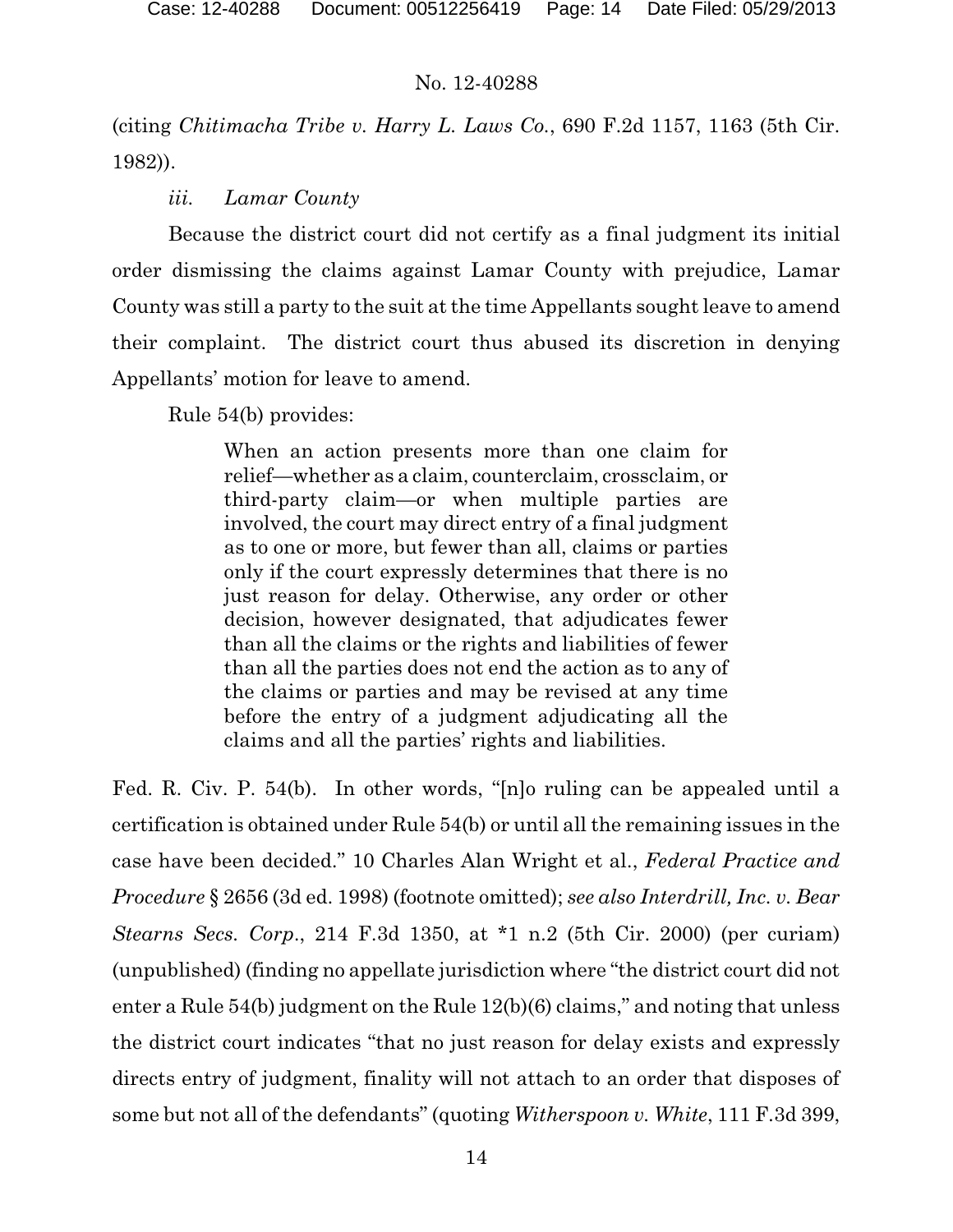402 (5th Cir. 1997))). The rule reflects the "historic federal policy against piecemeal appeals." *Curtiss–Wright Corp. v. Gen. Electric Co.*, 446 U.S. 1, 8 (1980). While the Fifth Circuit has done away with the requirement that a district judge "mechanically recite" that there is "no just reason for delay" in order for a judgment to be considered final, *Kelly v. Lee's Old Fashioned Hamburgers, Inc.*, 908 F.2d 1218, 1220 (5th Cir. 1990) (en banc), the district judge's intent to enter a partial final judgment under Rule 54(b) "must be *unmistakable*" on the face of the order or of the documents referenced in it. *Briargrove Shopping Ctr. v. Pilgrim Enters.*, 170 F.3d 536, 539 (5th Cir. 1999).

The district court exhibited no such unmistakable intent in its order dismissing Appellants' claims against Lamar County. In fact, the order contains no indication *at all* that the district court intended the dismissal to be appealable—there is no use of the word "final" and no mention of Rule 54(b), much less a certification that there was "no just reason for delay." *Cf. Briargrove Shopping Ctr.*, 170 F.3d at 538, 541 (holding that even though a district court order included the statement, "This is a Final Judgment[,]" the order nonetheless "fail[ed] by a wide margin to meet [the] test [for Rule 54(b) certification]"). This Court would not therefore have had jurisdiction to hear an appeal of the dismissal with prejudice.

No party disputes that Appellants filed their initial complaint against Lamar County before the statute of limitations had run. *See Price v. City of San Antonio*, 431 F.3d 890, 892 (5th Cir. 2005) (noting that the limitations period for a § 1983 claim is the same as for personal injury actions in the forum state, which in Texas is two years). Because the district court's dismissal of the claims against Lamar County was not a final judgment, and because the order "adjudicate[d] fewer than all the claims or the rights and liabilities of fewer than all the parties," the dismissal did "not end the action as to [Lamar County] and may be revised at any time before the entry of a judgment adjudicating all the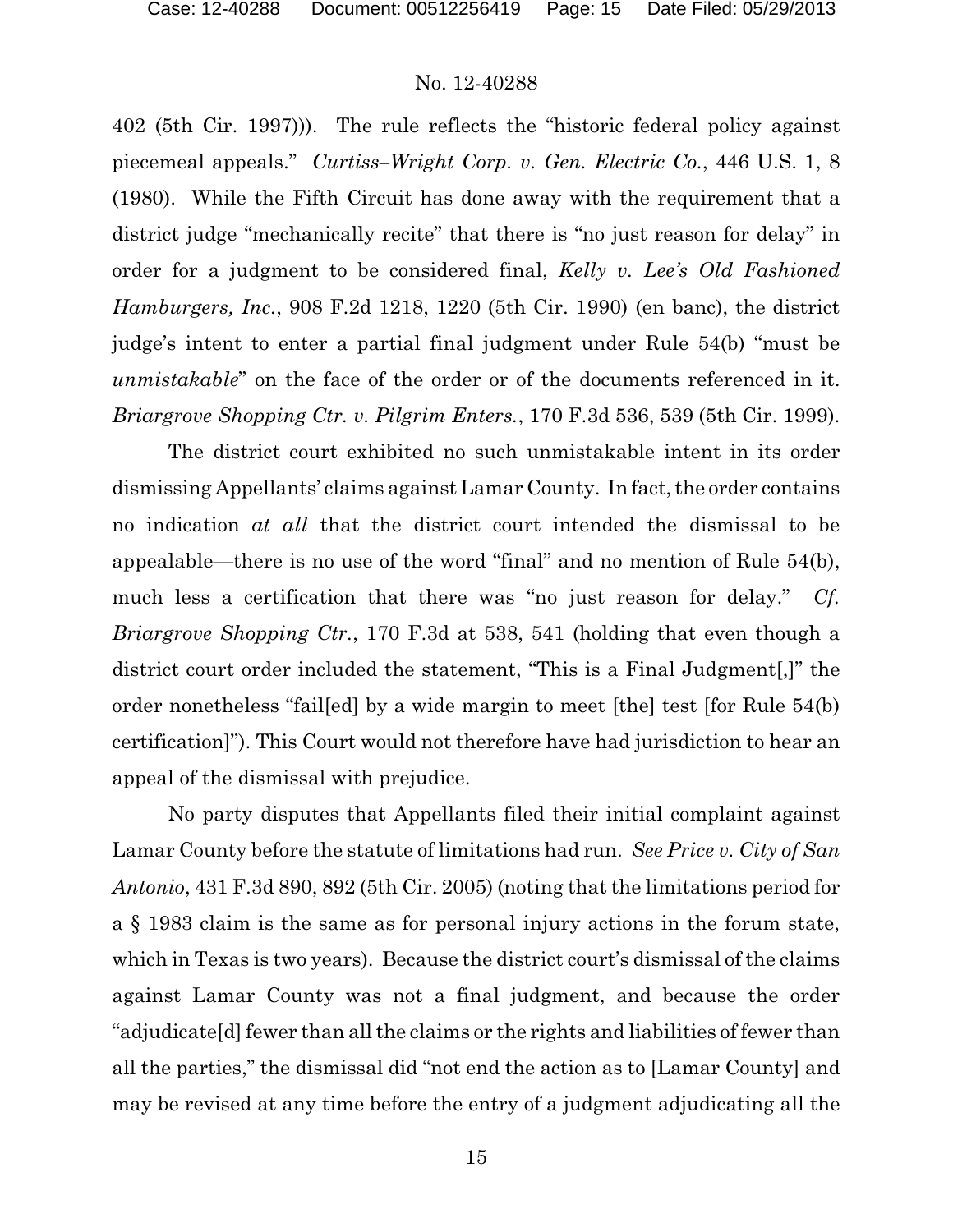claims and all the parties' rights and liabilities." Fed. R. Civ. P. 54(b). Amending the complaint to again include Lamar County as a defendant therefore would not be "futile," and the district court abused its discretion in so concluding. For these reasons, we reverse the denial of Appellants' motion for leave to amend as it pertains to Lamar County, and remand to the district court. Because we find that the statute of limitations had not elapsed by the time Appellants filed their suit against Lamar County, we need not address whether any of the exceptions to the normal rules of limitations periods (estoppel, equitable tolling, or relation back doctrine) apply with respect to Lamar County.

### *iv. Officer Keele*

The district court did not, however, abuse its discretion when it denied Appellants leave to amend their complaint to add Keele to the litigation. The district court correctly noted that relation back under Rule 15(c) can apply to a claim asserted against a new party only if the party "received such notice of the action that [the party] will not be prejudiced in defending on the merits; and . . . knew or should have known that the action would have been brought against it, but for a mistake concerning the proper party's identity." Fed. R. Civ. P.  $15(c)(1)(C)(i)$ –(ii). Appellants make no claim that there was ever any confusion as to Keele's identity; indeed, Appellants clearly knew Keele's identity as early as the original pleadings, as he is included in that complaint's factual allegations.

Similarly, estoppel only applies if the party in question misrepresents his identity to the plaintiff, which Keele did not do. *See Hafferman v. Westinghouse Electric Corp.*, 653 F. Supp. 423, 428 (D.D.C. 1986) ("[I]t is well recognized that if a party sought to be added to a complaint misleads a plaintiff *as to its identity*, the new defendant will be estopped from asserting a statute of limitations defense." (emphasis added)).

16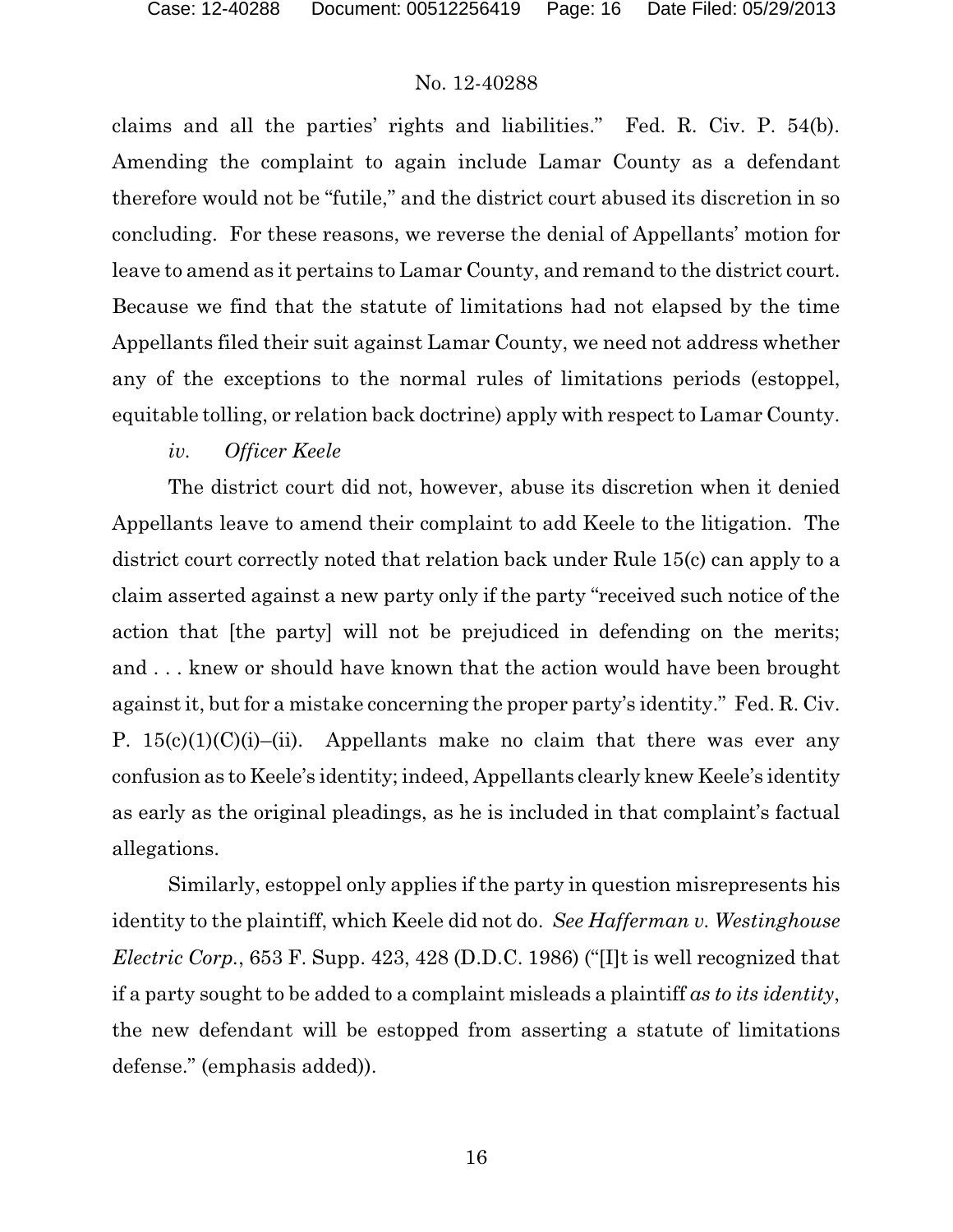Finally, the district court correctly concluded that application of equitable tolling is not justified in this case. Appellants' having been unaware of certain information before Keele's deposition did not amount to an "extraordinary circumstance" as the doctrine requires. *See Lawrence v. Florida*, 549 U.S. 327, 336 (2007) (explaining that equitable tolling requires a showing "'(1) [a litigant] has been pursuing his rights diligently, and (2) that some extraordinary circumstance stood in his way' and prevented timely filing." (quoting *Pace v. DiGuglielmo*, 544 U.S. 408, 418 (2005))). *Cf. Irwin v. Dep't of Veteran Affairs*, , 96 (1990) ("Federal courts have typically extended equitable [tolling] relief only sparingly[:] where the claimant has actively pursued his judicial remedies by filing a defective pleading during the statutory period, or where the complainant has been induced or tricked . . . into allowing the filing deadline to pass." (footnote omitted)). Appellants do not contend that any other exception applies. Therefore, the bar created by the statute of limitations for a claim against Keele means that an amendment adding him as a defendant would indeed be futile. We thus affirm the denial of Appellants' motion for leave to amend as it relates to Keele.

# **B. Appellants' Fourth Amendment Claims and Appellees' Qualified Immunity**

### *i. Standard of Review*

This Court reviews de novo a district court's grant of summary judgment. *XL Specialty Ins. Co. v. Kiewit Offshore Servs., Ltd.*, 513 F.3d 146, 149 (5th Cir. 2008). "The evidence of the non-movant is to be believed, and all justifiable inferences are to be drawn in his favor." *Anderson v. Liberty Lobby, Inc.*, 477 U.S. 242, 255 (1986). Summary judgment is only appropriate where there is "no genuine issue as to any material fact and . . . the moving party is entitled to a judgment as a matter of law." *Id.* at 247. "Material facts" are those that "might affect the outcome of the suit under the governing law." *Id.* at 248.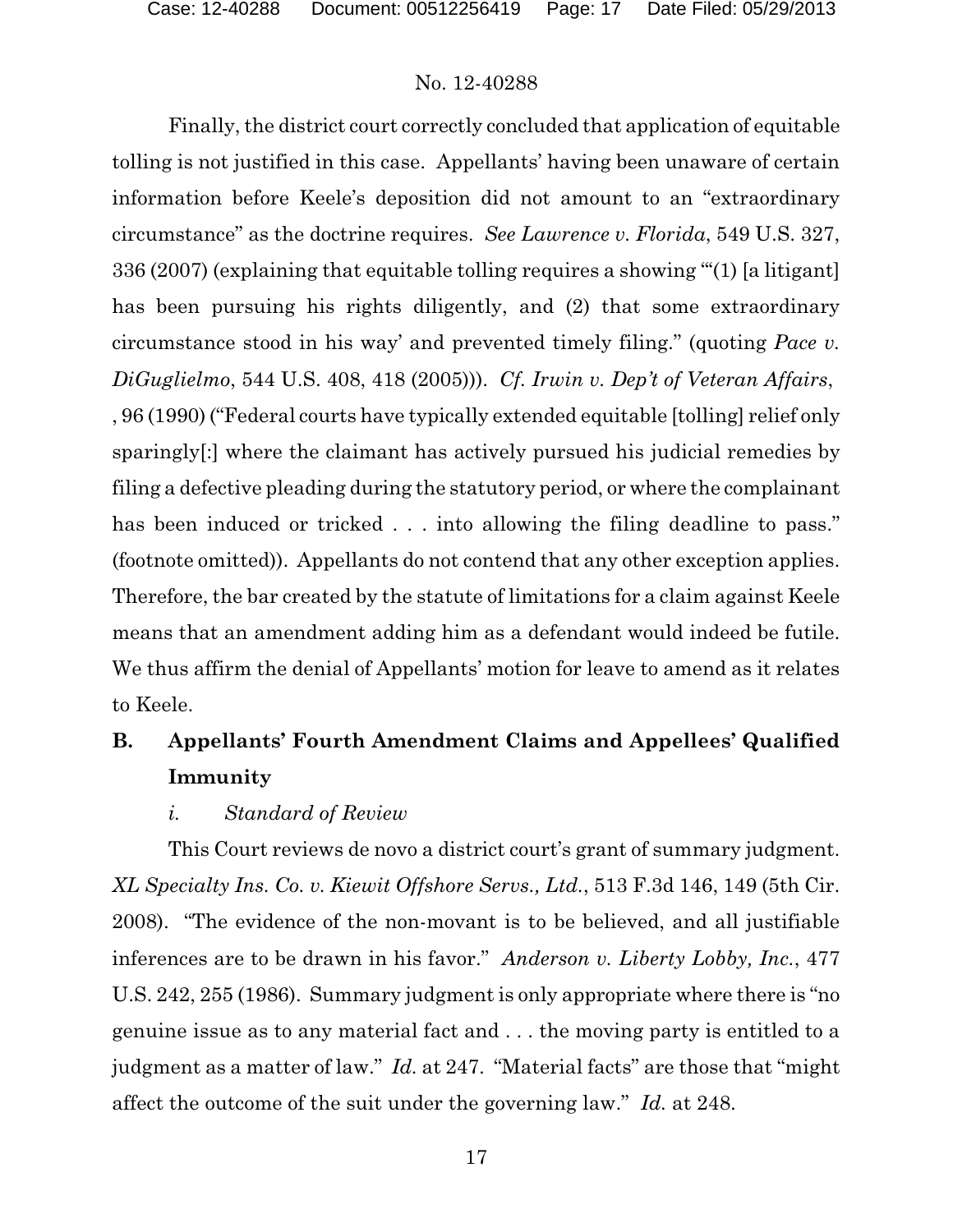### *ii. Analysis*

Qualified immunity protects government officials from liability for civil damages to the extent that their conduct is objectively reasonable in light of clearly established law. *Harlow v. Fitzgerald*, 457 U.S. 800, 818 (1982); *Kinney v. Weaver*, 367 F.3d 337, 346 (5th Cir. 2004) (en banc). "When a defendant invokes qualified immunity, the burden is on the plaintiff to demonstrate the inapplicability of the defense." *McClendon v. City of Columbia*, 305 F.3d 314, 323 (5th Cir. 2002).

To demonstrate the inapplicability of the qualified immunity defense, the plaintiff must satisfy a two-prong test: "First, he must claim that the defendants committed a constitutional violation under current law. Second, he must claim that the defendants' actions were objectively unreasonable in light of the law that was clearly established at the time of the actions complained of." *Atteberry v. Nocona Gen. Hosp.*, 430 F.3d 245, 253 (5th Cir. 2005) (citations omitted); *see also Pfannstiel v. City of Marion*, 918 F.2d 1178, 1183 (5th Cir. 1990), *abrogated on other grounds as recognized in Martin v. Thomas*, 973 F.2d 449, 455 (5th Cir. 1992) ("A defendant is entitled to qualified immunity unless, 'on an objective basis, it is obvious that no reasonably competent officer would have concluded that a warrant should issue . . . .'" (quoting *Malley v Briggs*, 475 U.S. 335, 341 (1986)). The Court may conduct the two-pronged inquiry in any order. *See Pearson v. Callahan*, 555 U.S. 223, 236 (2009).

We begin our analysis with the second prong, and conclude that because Appellees were not "objectively unreasonable" in believing there was probable cause to arrest Crostley and Finley, the district court was correct in granting Appellees' respective motions for summary judgment.<sup>7</sup> This Court determines

<sup>&</sup>lt;sup>7</sup> The claims Appellants have brought against Brooks and McNeal are nearly identical. The determination of each's summary judgment motion turns on whether they were objectively reasonable in believing there was probable cause to arrest Finley and Crostley. McNeal and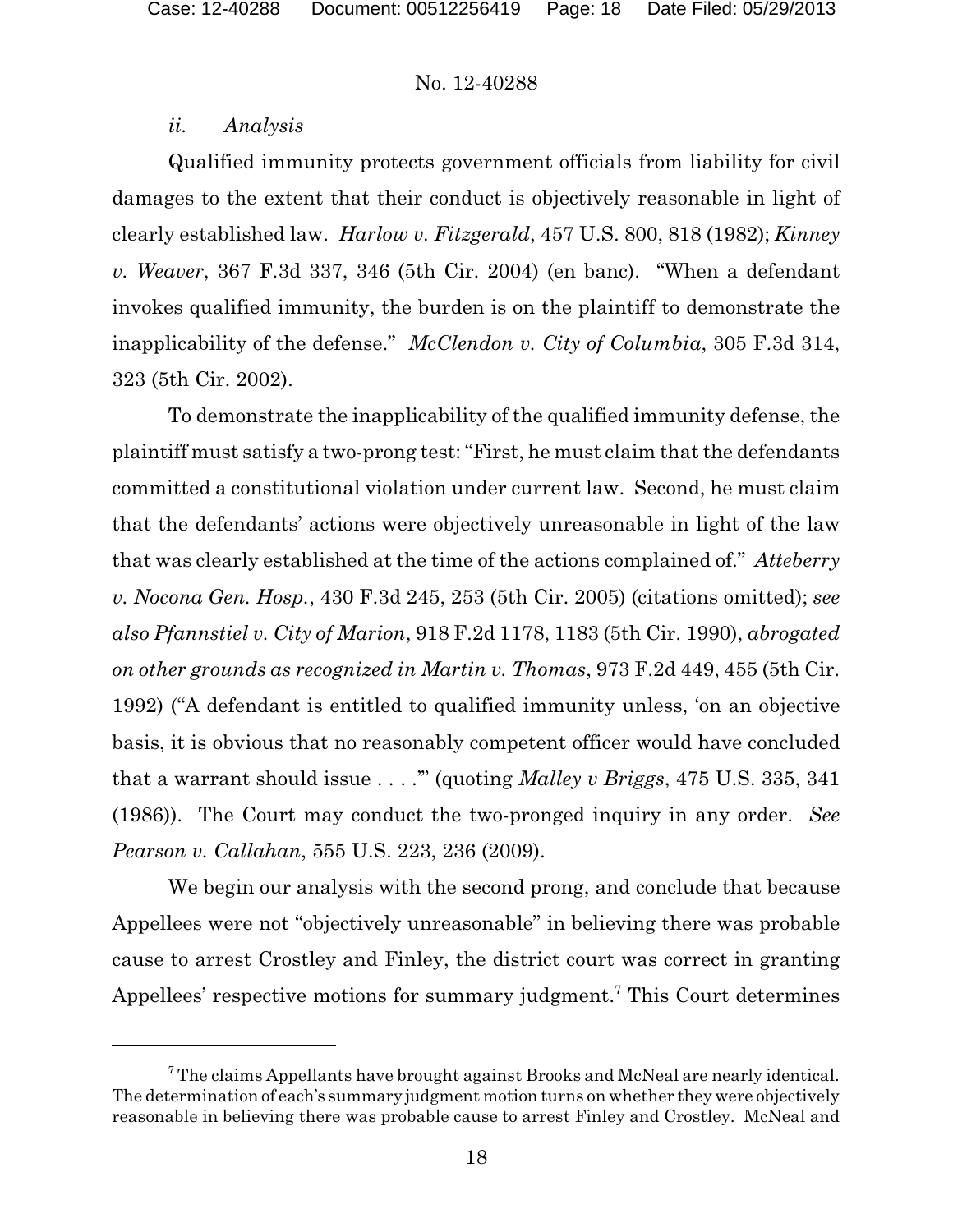whether an officer was objectively unreasonable after taking into account the totality of the circumstances at the time the arrests were made. *See Beck v. Ohio*, 379 U.S. 89, 91 (1964); *Freeman v. Gore*, 483 F.3d 404, 411 (5th Cir. 2007) ("[T]he court applies an objective standard based on the viewpoint of a reasonable official in light of the information then available to the defendant . . . ."); *United States v. Maslanka*, 501 F.2d 208, 212 (5th Cir. 1974) ("To determine the presence or absence of probable cause to arrest, one must consider the totality of the circumstances surrounding the arrest.").

"Qualified immunity gives government officials breathing room to make reasonable but mistaken judgments about open legal questions [and] protects all but the plainly incompetent or those who knowingly violate the law." *Ashcroft v. al–Kidd*, 131 S. Ct. 2074, 2085 (2011) (internal quotation marks omitted). In the context of Fourth Amendment false arrest claims and the issue of probable cause, "[e]ven law enforcement officials who reasonably, but mistakenly, conclude that probable cause is present are entitled to immunity." *Gibson v. Rich*, 44 F.3d 274, 277 (5th Cir. 1995). Here, Appellants have failed to meet their burden.

Admittedly, much of the evidence Appellees cite in their briefing and in the arrest warrant affidavit as establishing probable cause is of dubious quality. For example, Brooks claims that investigators determined that McClelland had been run over and dragged at a low speed, but this statement appears only in the affidavit Brooks prepared as part of his defense in this suit, and nowhere else in the record. There is little evidence that Crostley and Finley ever traveled on the road on which McClelland was killed, contrary to the claims in the arrest warrant affidavit. While Appellees claim that the undercarriage of Finley's truck had been "washed, cleaned, and driven through tall grass," photographs

Brooks had access to the same information. For these reasons, we analyze their summary judgment motions together.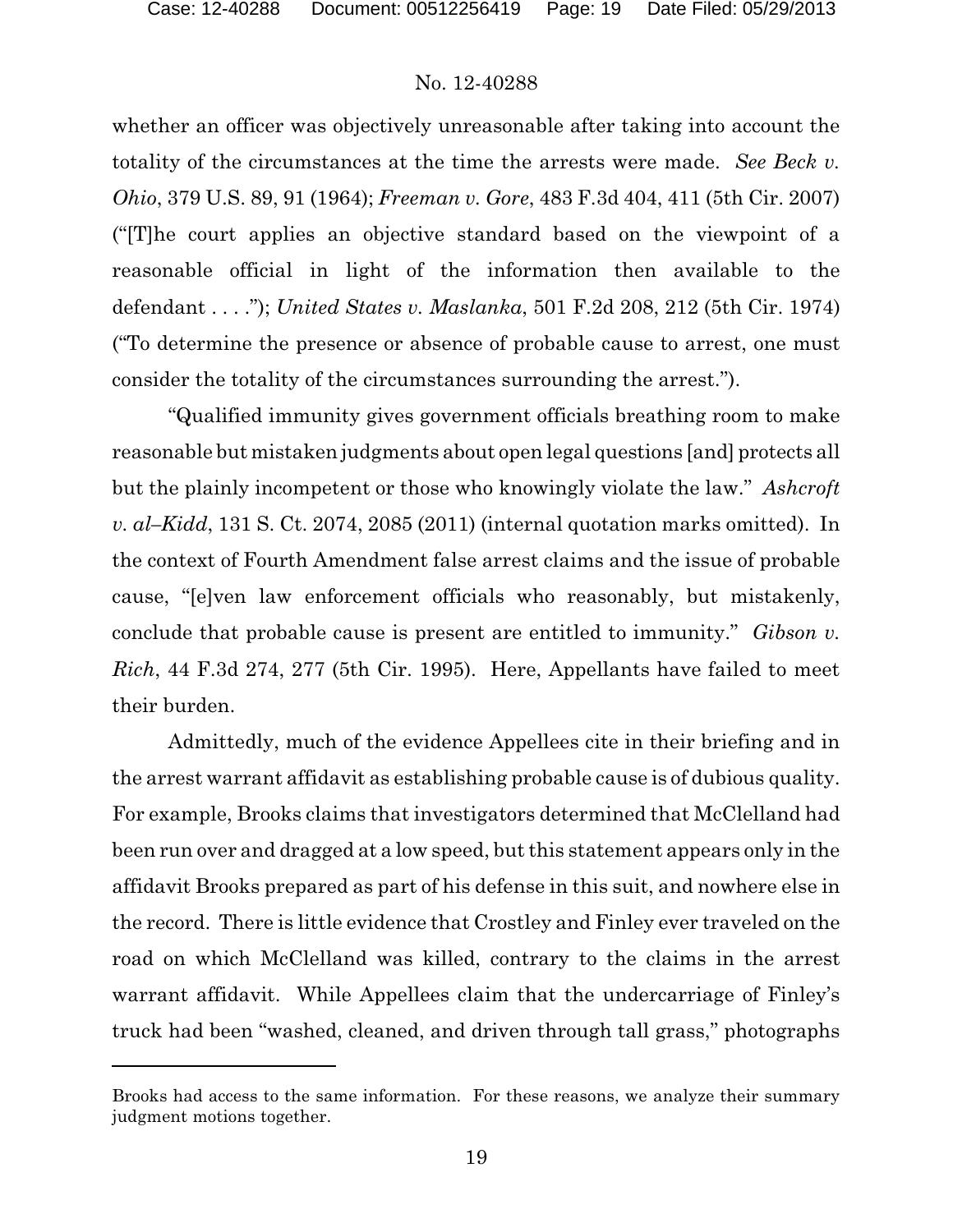of the truck taken at the time do not support this conclusion. Finley did not "flee the state," as Appellees claim, but rather sought refuge with a friend after receiving threats, and then only after he had given his contact information to law enforcement officials. Appellees were aware that this was the case because of their conversation with Finley's father.

However, the deficiency of any one piece of evidence used to demonstrate probable cause does not, on its own, mean that probable cause did not exist. *See, e.g.*, *United States v. Privette*, 947 F.2d 1259, 1260 (5th Cir. 1991) ("Because the affidavit supports a finding of probable cause when read without the challenged statements, the trial court did not err in denying [the defendant's] motion to suppress."). In this case, there was enough evidence suggesting Appellants' culpability that we cannot say Appellees were objectively unreasonable in concluding there was probable cause for their arrest. Appellants admit that they had been drinking heavily the night of McClelland's death, that the three friends had argued before McClelland exited Finley's truck that night, and that Appellants were the last people to see McClelland alive. Appellees were told by Ashley Finley and Officer Pillars that Crostley and Finley had admitted to killing McClelland to Newkirk and Laster. Hearsay statements such as these can be considered as part of the totality of the circumstances in determining if there was probable cause. *See Illinois v. Gates*, 462 U.S. 213, 239–40 (1983); *United States v. Jackson*, 818 F.2d 345, 348 (5th Cir. 1987); *see also United States v. Fooladi*, 703 F.2d 180, 183 (5th Cir. 1983) ("[W]hen an average citizen tenders information to the police, the police should be permitted to assume that they are dealing with a credible person in the absence of special circumstances suggesting that such might not be the case."). While Laster and Newkirk later effectively recanted their statements, at the time of Appellants' arrests,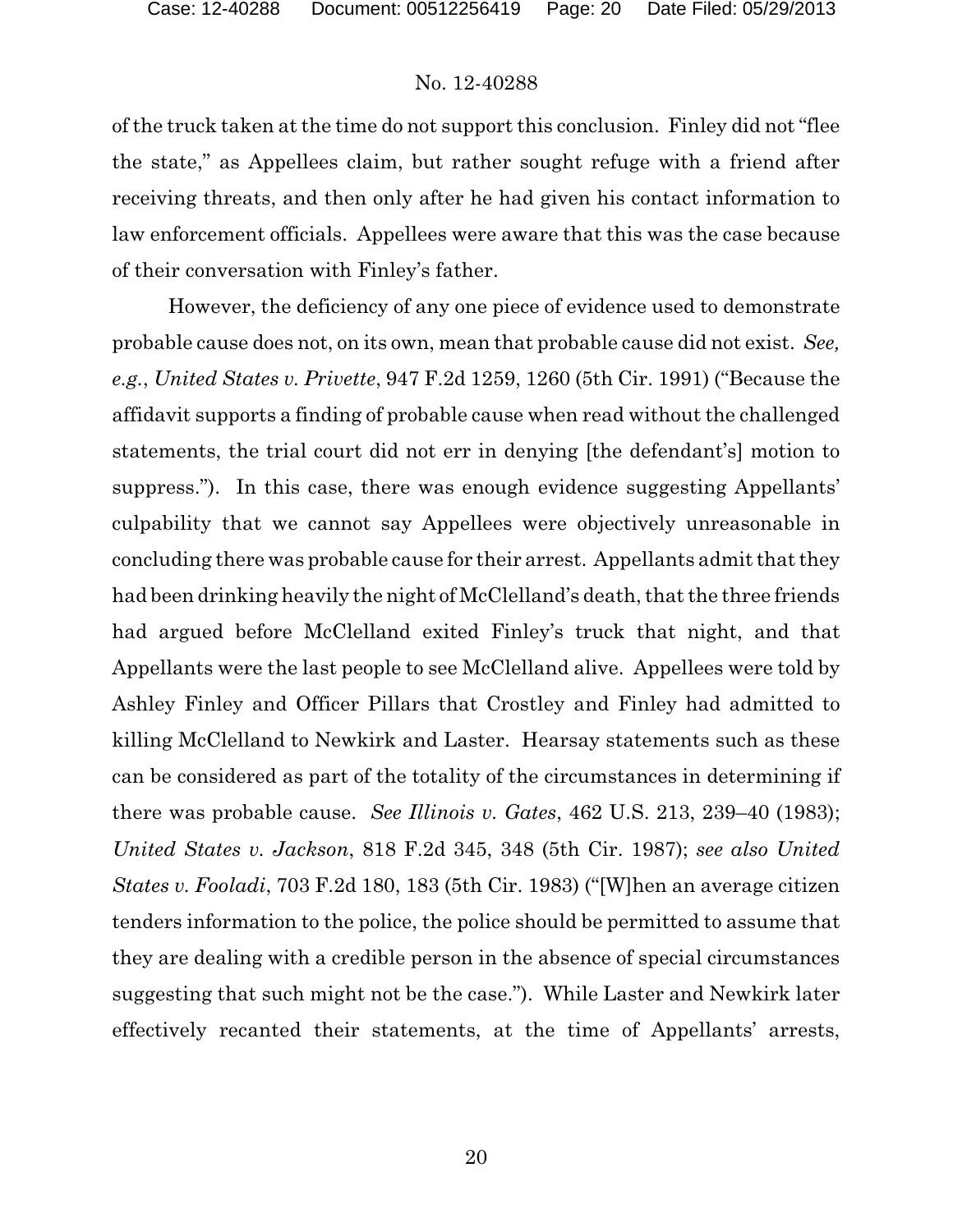Appellees had no reason to disbelieve the witnesses.<sup>8</sup> Appellees were not objectively unreasonable in concluding that these pieces of evidence, taken together, gave them probable cause to arrest Appellants. We affirm the district court's grant of summary judgment in favor of Appellees with respect to Appellants' § 1983 false arrest claims.

## **C. Appellants' Malicious Prosecution Claim and Appellees' Official Immunity**

Texas recognizes an "official immunity" defense to state law claims such as malicious prosecution. *City of Lancaster v. Chambers*, 883 S.W.2d 650, 653 (Tex. 1994). State actors are entitled to official immunity from state law liability for "(1) the performance of discretionary duties (2) that are within the scope of the employees' authority, (3) provided that the employee acts in good faith." *Telthorster v. Tennell*, 92 S.W.3d 457, 460–61 (Tex. 2002); *see also DeWitt v. Harris Cnty.*, 904 S.W.2d 650, 652 (Tex. 1995). "Texas law of official immunity is substantially the same as federal qualified immunity." *Wren v. Towe*, 130 F.3d 1154, 1160 (5th Cir. 1997); *see also Hart v. O'Brien*, 127 F.3d 424, 452 (5th Cir. 1997) (holding that where officers "reasonably believed they had probable cause to proceed against [the plaintiff]," as determined in the federal qualified immunity analysis, the plaintiff "cannot assert a claim for malicious prosecution" under Texas law). Appellees were clearly performing discretionary duties within

 $8$ Appellants note that Appellees were aware that Newkirk had assaulted Finley earlier in the year, and that this meant his statements cannot be credited toward a finding of probable cause because "where the witness has a motivation to lie, or there is some other indication that the information is not reliable," a probable cause affidavit must include evidence demonstrating the witness's veracity. *Hale v. Fish*, 899 F.2d 390, 399 (5th Cir. 1990). *Cf. United States v. Phillips*, 727 F.2d 392, 399–400 (5th Cir. 1984) (finding that wife's reliability was greatly diminished by possible motives for retaliation, as she had recently had a fight with her husband, the defendant). Leaving aside the issue of whether Newkirk's assault on Finley rises to the level of a "motivation to lie," Appellants point to nothing indicating that *Laster* was an unreliable witness. Appellees were therefore free to believe Laster's claims that Finley had told him about killing McClelland.